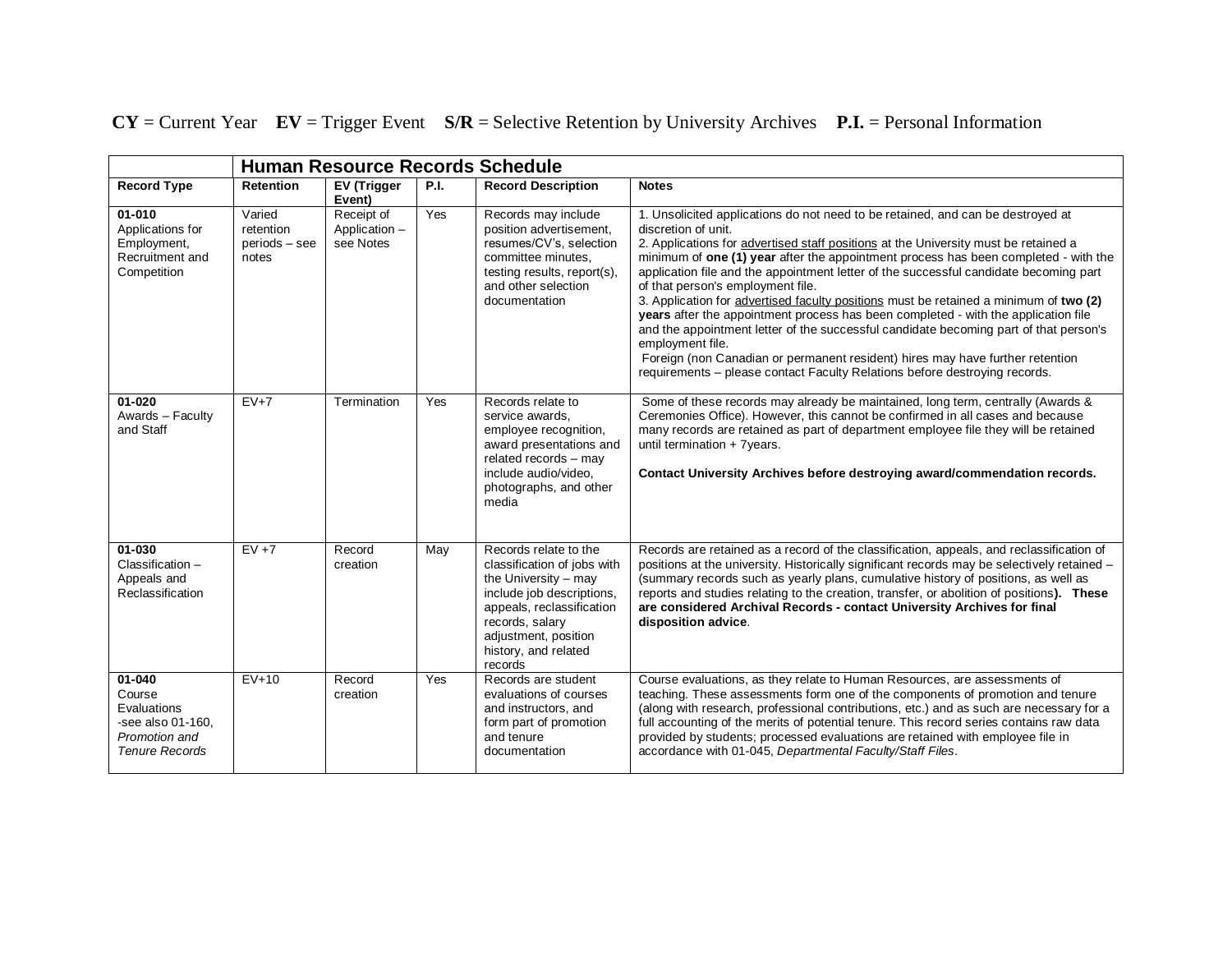| 01-045<br><b>Departmental</b><br>Faculty/ Staff Files<br>- see also 01-070.<br><b>Employee Records</b><br>Database (IHRIS),<br>01-120, Awards,<br>Faculty and Staff,<br>$01 - 150$ ,<br>Performance<br>Appraisal/Evaluatio<br>ns and 01-180.<br><b>Student Employee</b><br>Files | $EV+7$                                                                                                                                                                                                                                                                                                                                                                                               | Termination | Yes | Records relate to<br>employees of the<br>University (not including<br>student employees), and<br>may include records of<br>hiring, discipline,<br>commendations.<br>compensation, and other<br>records.                                                                                                                                                                            | These records, as retained in departments/units, are generally hardcopy, much of it<br>duplicate information. Records series 01-070, Employee Records Database<br>(IHRIS), is considered the primary record copy.<br>Prior to destruction of files, separate any records related to commendations and<br>official recognition of exceptional performance, and contact University Archives to<br>ensure appropriate retention of these records. |  |  |
|----------------------------------------------------------------------------------------------------------------------------------------------------------------------------------------------------------------------------------------------------------------------------------|------------------------------------------------------------------------------------------------------------------------------------------------------------------------------------------------------------------------------------------------------------------------------------------------------------------------------------------------------------------------------------------------------|-------------|-----|------------------------------------------------------------------------------------------------------------------------------------------------------------------------------------------------------------------------------------------------------------------------------------------------------------------------------------------------------------------------------------|------------------------------------------------------------------------------------------------------------------------------------------------------------------------------------------------------------------------------------------------------------------------------------------------------------------------------------------------------------------------------------------------------------------------------------------------|--|--|
| $01 - 050$<br>Emplovee<br><b>Disability Files</b>                                                                                                                                                                                                                                | $EV+7$                                                                                                                                                                                                                                                                                                                                                                                               | Termination | Yes | Records relating to the<br>administration of claims<br>for long-term disability<br>benefits. The files are<br>used to document the<br>initial claim, on-going<br>payment, and final<br>settlement. Records<br>include application<br>forms, correspondence<br>with claimees.<br>physicians and<br>insurance companies,<br>claim service forms,<br>resumes and<br>appointment forms | This retention period is in conformity with Sunlife retention periods as Sunlife retains<br>records a minimum of seven (7) years "after closure", but in reality much longer as<br>"Imaged files do not have a delete date".                                                                                                                                                                                                                   |  |  |
| 01-060<br>Employee<br>Insurance                                                                                                                                                                                                                                                  | $EV+7$                                                                                                                                                                                                                                                                                                                                                                                               | Termination | Yes | Records relate to<br>employee health, salary,<br>income replacement<br>and other insurance.                                                                                                                                                                                                                                                                                        | Records relate to all facets of insurance available to UBC employees - including, but<br>not limited to Income Replacement, Basic and Optional Group Life, Retirement and<br>Survivor Extended Health and Dental, approvals and declinations from Service<br>provider, as well as related correspondence                                                                                                                                       |  |  |
| 01-070<br><b>Employee Records</b><br>Database (IHRIS)                                                                                                                                                                                                                            | Permanent                                                                                                                                                                                                                                                                                                                                                                                            | n/a         | N/A | Records relate to all<br>employees of the<br>University, past and<br>present                                                                                                                                                                                                                                                                                                       | "Each IHRIS entry contains data regarding payroll, benefits, and employee history, as<br>well as personal information such as name, home address, date of birth, sex, marital<br>status, citizenship, and social insurance number."<br>Existing UBC Archives Records Retention Schedule<br>http://www.library.ubc.ca/archives/sched/4-04.html                                                                                                  |  |  |
|                                                                                                                                                                                                                                                                                  | Please Note: 01-080 to 01-080-35 are a number of different records categories related to EMPLOYEE RELATIONS. These records contain personal information and must be<br>retained in compliance with Freedom of Information/Protection of Privacy Legislation. Email and other correspondence should be retained - either electronically or in paper - with the<br>subject matter to which it relates. |             |     |                                                                                                                                                                                                                                                                                                                                                                                    |                                                                                                                                                                                                                                                                                                                                                                                                                                                |  |  |
| $01 - 080$<br>Employee<br>Relations                                                                                                                                                                                                                                              | Varied<br>retention<br>periods – see<br>following sub<br>categories                                                                                                                                                                                                                                                                                                                                  | n/a         | Yes | Records relate to<br>relations between the<br>University and its past<br>and present employees.                                                                                                                                                                                                                                                                                    | This records series is broken down into subcategories - see below 01-080-01 to<br>01-080-35. In general, this Records Series contains sensitive personal information and<br>records need to be created, maintained, and destroyed in close compliance with<br>FIPPA.                                                                                                                                                                           |  |  |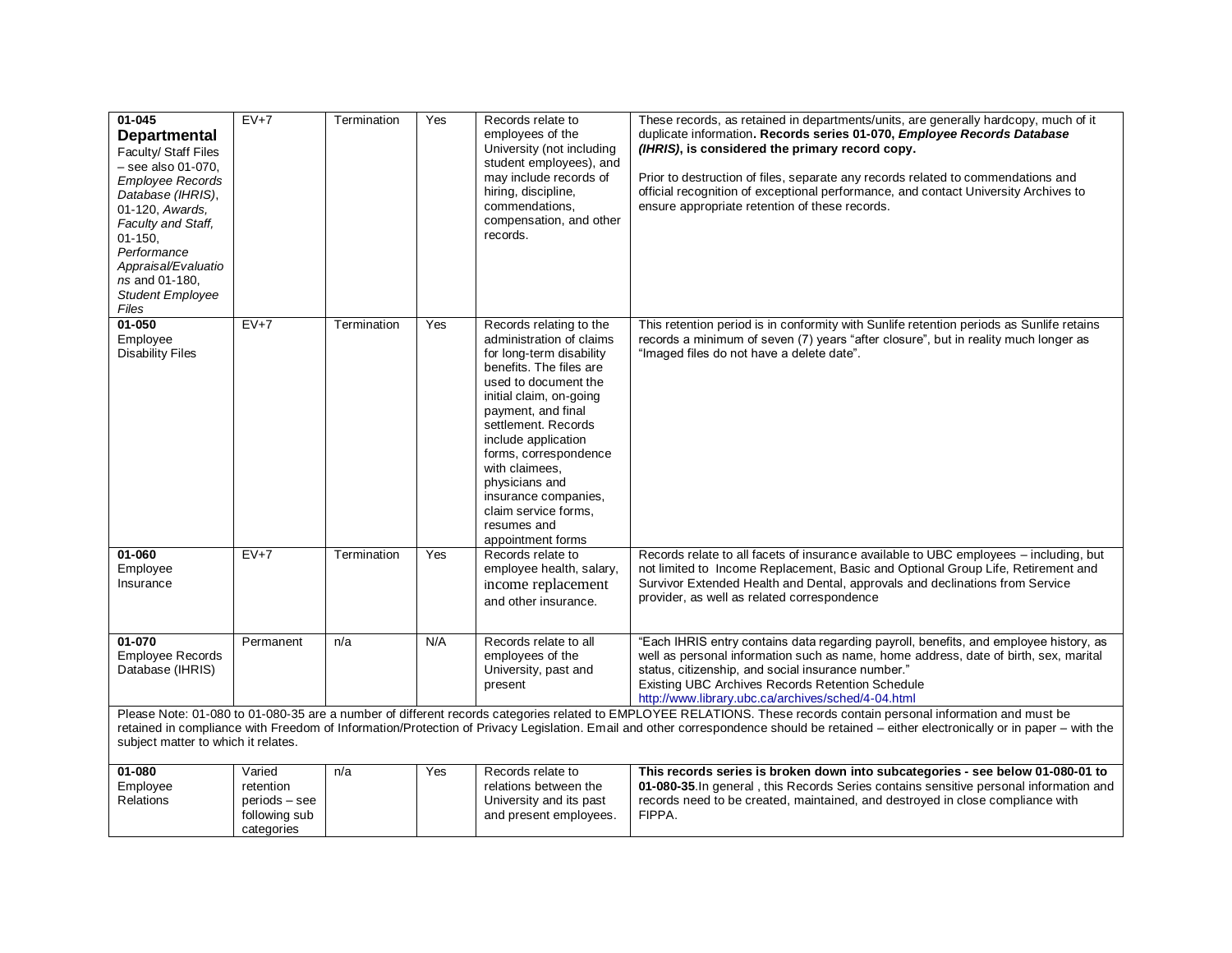| 01-080-01<br>ER - Bargaining<br><b>Materials</b>                                      | Permanent | n/a                      | Yes       | Records relate to<br>bargaining<br>employee/university<br>labour agreements -<br>may include drafts,<br>communications.<br>correspondence,<br>minutes, and contracts.                                                                                                                              | Records are retained a minimum of twenty (20) years, with all signed original<br>agreements and arbitration awards, as well as official meeting minutes retained<br>permanently.<br>These are considered Archival Records - contact University Archives for final<br>disposition advice.                                  |
|---------------------------------------------------------------------------------------|-----------|--------------------------|-----------|----------------------------------------------------------------------------------------------------------------------------------------------------------------------------------------------------------------------------------------------------------------------------------------------------|---------------------------------------------------------------------------------------------------------------------------------------------------------------------------------------------------------------------------------------------------------------------------------------------------------------------------|
| 01-080-10<br>ER - Grievance<br><b>Files</b>                                           | $CY+50$   | n/a                      | Yes       | Records relate to official<br>grievance files brought<br>by labour groups on<br>campus.                                                                                                                                                                                                            | Retain all records, in their entirety, for five (5) years, weed duplicate records and<br>ephemera and continue to retain records for a further forty-five years.<br>Total retention period - 50 years                                                                                                                     |
| 01-080-15<br>$ER -$ Advising<br><b>Files</b>                                          | $CY+7$    | $EV - record$<br>created | Yes       | Records relate to<br>general advice given by<br>the department of<br>Human Resources to<br>the rest of the university<br>community on human<br>resource matters that<br>are considered general<br>in nature and do not<br>become part of a formal<br>discipline, grievance or<br>arbitration file. | General communications and notes such as interpreting the collective agreements<br>and handbooks, day-to-day staff management concerns, job classification and<br>employee relations Records may include correspondence, or records from meetings,<br>emails or phone conversations (minutes, guidelines, formal advice). |
| 01-080-20<br>ER - Human Rights<br>Complaints                                          | $EV+50$   | Case<br>resolved         | Yes       | Records related to<br>Human Rights<br>complaints that involve<br>UBC employees                                                                                                                                                                                                                     | Complaints filed with the Human Rights Tribunal where UBC employees are involved                                                                                                                                                                                                                                          |
| 01-080-25<br>ER - Lawsuits                                                            | $EV+50$   | Lawsuit<br>resolved      | Yes       | Records related to legal<br>action taken concerning<br>employment issues at<br>UBC - likely a duplicate<br>record. Please see<br>notes.                                                                                                                                                            | Consult Office of the University Counsel before destroying records.                                                                                                                                                                                                                                                       |
| $01 - 080 - 30$<br>ER - Legal<br>Opinions                                             | Permanent | n/a                      | May       | Legal opinions related to<br>HR issues issued by<br>Legal Counsel                                                                                                                                                                                                                                  |                                                                                                                                                                                                                                                                                                                           |
| 01-080-35<br>ER - Letters of<br>Agreement<br>(outside of<br>Collective<br>Agreements) | Permanent | n/a                      | <b>No</b> | Informal and formal<br>agreements between the<br>University and its labour<br>groups                                                                                                                                                                                                               | These are considered Archival Records - consult University Archives for final<br>disposition advice.                                                                                                                                                                                                                      |
| 01-090<br>Harassment Files -<br>See 01-080-15,<br>Human Rights<br>Complaints          | $EV+50$   | Case<br>resolved         | Yes       | Records related to<br>harassment complaints<br>received from<br>employees and<br>corresponding action<br>taken                                                                                                                                                                                     | See 01-080-20, ER - Human Rights<br>An internal complaint that an employee might file that isn't covered by the 13 grounds<br>of discrimination.                                                                                                                                                                          |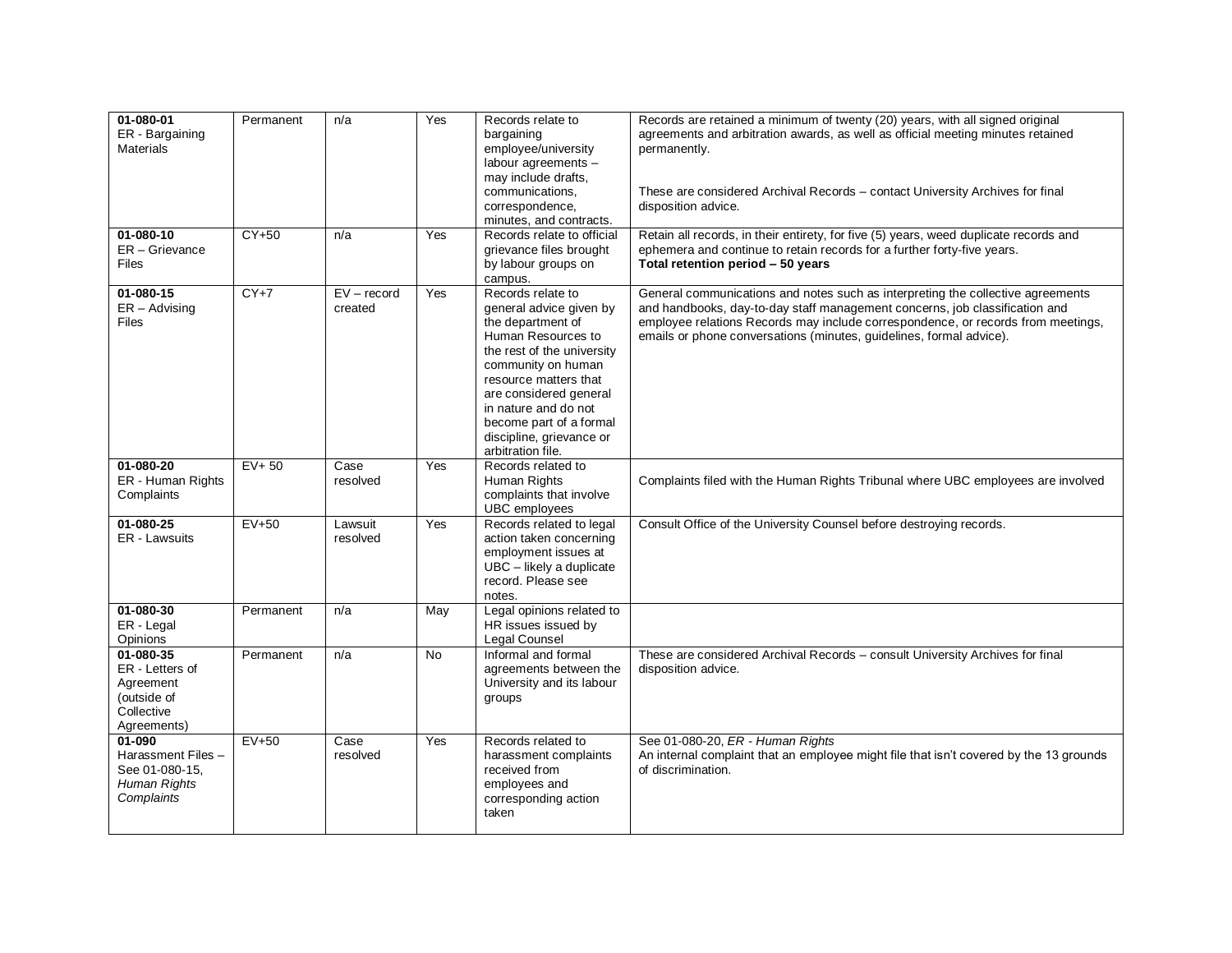| $01 - 100$<br>Health and Safety-<br><b>Incident Files</b>                                                         | $EV+50$ | Incident<br>resolved                             | Yes       | Records documenting<br>occupational health and<br>safety incidents.<br>Records relate to<br>injuries as well as<br>manifestations of<br>disease reported or<br>treated - may include<br>police accident reports | Records are to be retained until incident resolved (investigation complete) + one (1)<br>year in office. Records to be retained offsite a further fifty (50) years.<br>Total retention $-51$ years                                                                                        |
|-------------------------------------------------------------------------------------------------------------------|---------|--------------------------------------------------|-----------|-----------------------------------------------------------------------------------------------------------------------------------------------------------------------------------------------------------------|-------------------------------------------------------------------------------------------------------------------------------------------------------------------------------------------------------------------------------------------------------------------------------------------|
| $01 - 110$<br>Hiring Paperwork                                                                                    | $EV+7$  | Termination                                      | Yes       | Records necessary for<br>the hiring or<br>appointment of staff:<br>including contact and<br>personal information,<br>orientation records.<br>benefit enrolment<br>records, and related<br>records.              | Records which form part of the permanent personnel file (employee contracts, offer<br>letter, etc.) should be retained according to University retention schedule for employee<br>files - see 01-045, Departmental Faculty/Staff Files<br>For pension records see 01-140, Pension Records |
| $01 - 120$<br>Leave<br>Management -<br>Leave, Sick Days,<br>Vacations, and<br>Overtime                            | $CY+7$  | $EV - record$<br>created                         | Yes       | Records relate to leave<br>of absence taken by<br>employees, paid and<br>unpaid - includes<br>applications, leave<br>records, and related<br>records                                                            | Records are to be retained for seven (7) years. This is a records series which should<br>be culled yearly.                                                                                                                                                                                |
| $01 - 130$<br>Job Descriptions                                                                                    | $EV+0$  | $EV - when$<br>record<br>superseded/<br>obsolete | <b>No</b> | Records relate to<br>Human Resource<br>descriptions of<br>jobs/positions at the<br>University                                                                                                                   |                                                                                                                                                                                                                                                                                           |
| $01 - 140$<br>Pension Records                                                                                     | $EV+75$ | Termination                                      | Yes       | Records relate to staff<br>and faculty pensions.                                                                                                                                                                |                                                                                                                                                                                                                                                                                           |
| $01 - 150$<br>Performance<br>Appraisal/Evaluatio<br>ns - see also 01-<br>045, Departmental<br>Faculty/Staff Files | $EV+7$  | Termination                                      | Yes       | Records relate to<br>assessments of<br>employee performance.                                                                                                                                                    |                                                                                                                                                                                                                                                                                           |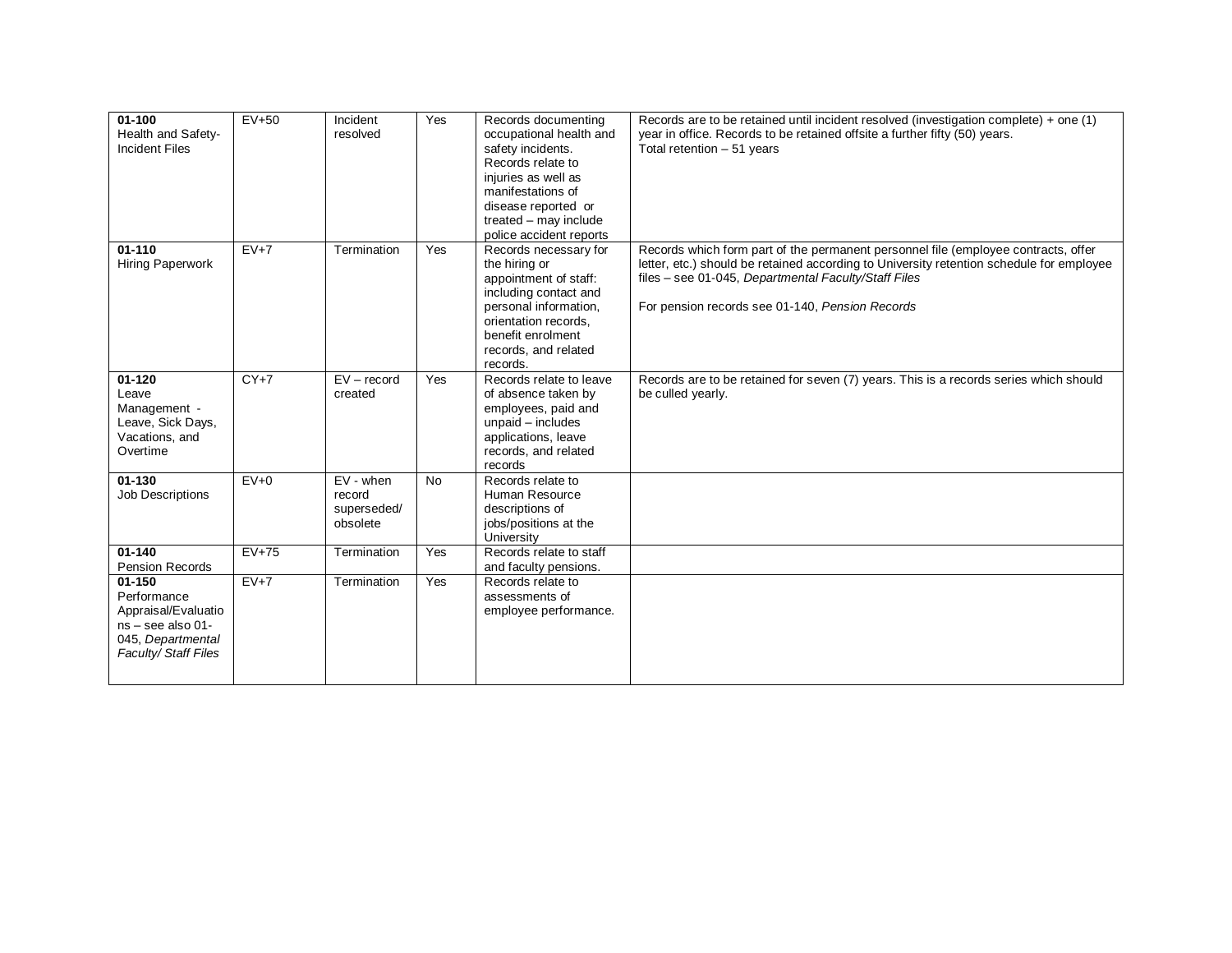| $01 - 160$<br>Promotion and<br>Tenure<br>$(P & T)$ Records $-$<br>see also 01-040,<br>Course<br>Evaluations            | $EV + 10$ years                                                     | Decision<br>made<br>concerning<br>tenure | Yes       | Records may include<br>current position<br>description; letters of<br>evaluation; current C.V.<br>activity summary and<br>evaluations of teaching,<br>committee findings;<br>recommendations of<br>administrative superiors;<br>and related<br>documentation and<br>correspondence |                                                                                                                                                                  |
|------------------------------------------------------------------------------------------------------------------------|---------------------------------------------------------------------|------------------------------------------|-----------|------------------------------------------------------------------------------------------------------------------------------------------------------------------------------------------------------------------------------------------------------------------------------------|------------------------------------------------------------------------------------------------------------------------------------------------------------------|
| $01 - 170$<br>Staff Training &<br>Professional<br>Development                                                          | $EV+3$                                                              | Record<br>superseded/<br>or obsolete     | <b>No</b> | Records relate to<br>Employee Development<br>& Learning - records<br>may include course<br>outlines, registration<br>info, scheduling, and<br>correspondence and<br>other records                                                                                                  | New initiatives, minutes, course materials, may be retained as having archival value -<br>destroy supporting documents. Contact Archives for disposition advice. |
| $01 - 180$<br><b>Student Employee</b><br>Files - see also 01-<br>045, Departmental<br>Faculty/Staff Files              | $EV+7$                                                              | Termination                              | Yes       | Records relate to<br>student employees of<br>the University<br>(undergraduate,<br>graduate, post doctoral,<br>etc.), and may include<br>records of hiring,<br>discipline,<br>commendations,<br>compensation, and other<br>records.                                                 |                                                                                                                                                                  |
| $01 - 190$<br>Workers<br>Compensation<br>Claim Files and<br>related<br>documentation                                   | Varied<br>retention<br>periods - see<br>following sub<br>categories | n/a                                      | Yes       | Records relate to<br>compensatory and non-<br>compensatory<br>accidents, WBC claims<br>investigations, related<br>correspondence and<br>related records                                                                                                                            | This records series is broken down (sub series) see below 01-190-01 to 01-190-<br>02                                                                             |
| 01-190-01<br>Workers<br>Compensation<br>Claim Files and<br>related<br>documentation -<br>Non compensatory<br>accidents | $EV+7$                                                              | File closed                              | Yes       | Records relate to a<br>relatively minor incident<br>which results in WCB<br>becoming involved. The<br>issue is ultimately<br>resolved without<br>compensation to the<br>employee.                                                                                                  |                                                                                                                                                                  |